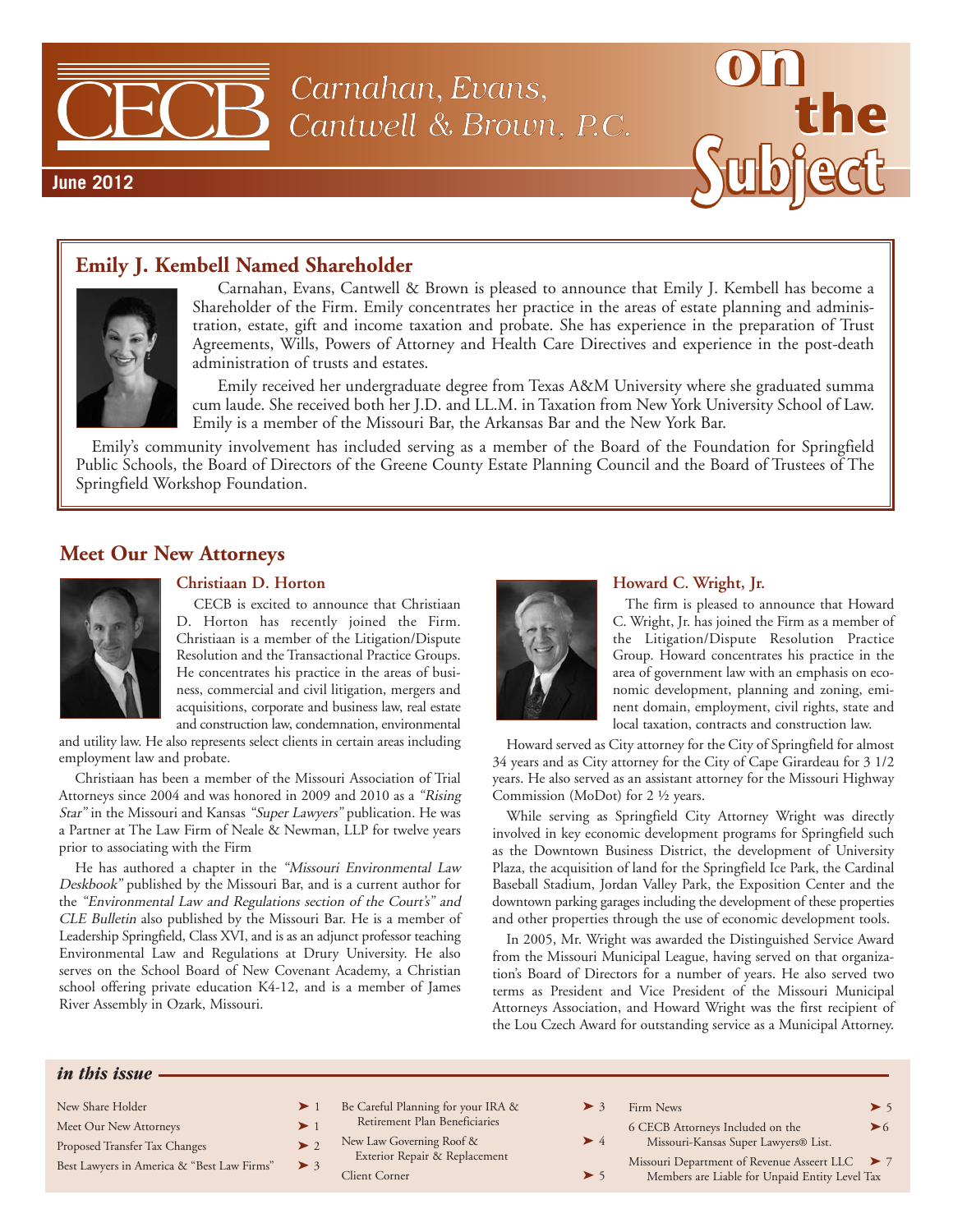#### **Proposed Transfer Tax Changes**

**By: Thomas D. Peebles, Jr. and Emily J. Kembell**





Earlier this year, the Treasury Department released the Obama Administration's 2013 Revenue Proposals,<br>which include several include recommended changes to the current federal transfer tax system (estate, gift and generation-skipping taxes). Six of the key proposals set forth in the Administration's plan are summarized as follows: **1. Restore Transfer Taxes**

# **to 2009 Levels.**

For calendar year 2012, the applicable exclusion amount (or exemption) for estate, gift and generation-skipping taxes, indexed to inflation, is \$5,120,000, and the tax rate for amounts in excess of the exemption is 35%. However, unless Congress acts, on January 1, 2013, the amount of the exemptions, the tax rate and the law governing transfer taxes will revert to the law in effect in 2001. That would result in an estate and gift tax exemption of \$1 million, a GST exemption of approximately \$1.4 million and a top tax rate of 55%.

Rather than retaining the 2012 transfer tax rates and exemptions or permitting the 2001 rates and exemptions to apply, the Administration instead proposes to make permanent the estate, gift and GST tax laws as they applied in 2009. Under this proposal, the maximum tax rate would be 45%, the exemption amount for estate and GST taxes would be \$3.5 million and the exemption for gift taxes would be \$1 million. The proposal would be effective for estates of individuals dying, or for gifts made, on January 1, 2013, or later.

#### **2. Make "Portability" Permanent.**

The 2010 Tax Act introduced a new concept into the federal transfer tax system: portability of the estate and gift tax exemption amount. Under the portability rules, the surviving spouse of a person who dies in 2011 or 2012 may be eligible to increase his or her own transfer tax exemption amount by the portion of the predeceased spouse's exemption that remained unused at the predeceased spouse's death (in other words, the exemption is "portable"). This portability of the exemption amount between spouses for both estate and gift tax purposes, however, is due to expire at the end of calendar year 2012. Under the Administration's proposal, the portability rules contained in the 2010 Tax Act would be retained and made permanent.

#### **3. Modify Rules on Valuation Discounts.**

In an effort to reduce the use of valuation dis-

counts for family limited partnerships, limited liability companies and other family-owned entities, the Administration proposes that new valuation rules be enacted. The proposal would allow the IRS to disregard for estate and gift tax purposes certain restrictions that would otherwise reduce the appraised value of an interest in a family-controlled entity transferred from one family member to another. This proposal would be effective upon the date of enactment.

#### **4. Require a Minimum Term for GRATs.**

A Grantor Retained Annuity Trust (GRAT) is an irrevocable trust funded with assets expected to appreciate in value, in which the grantor retains an annuity interest for a term of years that the grantor expects to survive. GRATs can be structured so that the grantor's annuity interest is essentially equal to the value of the assets transferred to the trust, so that no gift tax is imposed upon creation and funding of the trust. At the end of the annuity term, the assets remaining in the trust are transferred to (or held in further trust for) the beneficiaries, generally descendants of the grantor. If the trust assets appreciate in value during the GRAT term in excess of the amount required for the annuity payments, then such appreciated value is transferred to family members tax free. Particularly in these times of low interest rates, GRATs have proven to be a popular and efficient technique for transferring wealth while minimizing (or avoiding) the gift tax cost of transfers, provided that the grantor survives the GRAT term.

The Administration's proposal would require that a GRAT have a minimum term of ten years. This would prohibit the use of short-term GRATs (2 to 3 years) that have been widely used over the last several years and would increase the risk that the grantor will die during the GRAT term and lose the anticipated transfer tax benefits. The Administration's proposal would also impose a maximum GRAT term of the grantor's life expectancy plus ten years, would require the gift tax value of the remainder interest to be greater than zero at the time the interest is created and would prohibit any decrease in the annuity during the GRAT term. All of the proposed changes would apply to GRATs created after the enactment date.

#### **5. Limit the Duration of the Generation-**

**Skipping Transfer Tax (GST) Exemption.** The GST tax is imposed on gifts and bequests made to individuals who are two or more generations younger than the person making the transfer ("skip persons"). Without a GST tax, it would be possible to avoid estate and gift tax liability through the use of trusts that give successive life interests to multiple generations of beneficiaries. However, each person has a GST exemption which can be allocated to transfers made to skip persons or to trusts for skip persons ("GST Trusts"). Accordingly, it is possible to "skip" transfer taxes on amounts equal to the GST exemption (currently \$5,120,000), plus all appreciation and income on that amount during the existence of a GST Trust.

At the time the GST provisions were first enacted, the law of most states included a common law Rule Against Perpetuities (RAP), or some statutory version of it, which prohibited trusts from continuing in perpetuity. The RAP limited, then, the amount of time that GST Trusts could exist and take advantage of the GST exemption. In recent years, many states (including Missouri) have repealed the RAP or lengthened the amount of time that assets can remain in trust. As a result, it is currently possible to create "Dynasty Trusts" which last in perpetuity and take advantage of the GST exemption forever.

The Administration's proposal would severely restrict the use of "Dynasty Trusts" by directing that a GST Trust would no longer be exempted from the GST tax after it has been in existence for 90 years. The proposal would apply to GST Trusts created after enactment and to the portion of an existing trust attributable to an addition made after the date of enactment.

#### **6. Eliminate Intentionally**

**Defective Grantor Trusts.** The Grantor Trust rules for income tax purposes are not the same as the Grantor Trust rules for inclusion in the gross estate for estate tax purposes. As a result, it is possible to create a trust in which the Grantor pays the tax on the income earned by the trust (even though the income remains in the trust or is distributed to the trust beneficiaries) but the Grantor is not considered the owner of the trust for estate tax purposes. These types of trusts are often referred to as "Intentionally Defective Grantor Trusts" (IDGTs). One of the benefits of creating an IDGT is that each time the Grantor pays the income tax on the trust's income and gains, the Grantor is effectively making an additional taxfree gift to the trust. The creation of IDGTs and subsequent sale of assets by the Grantor to the IDGT has been a very popular and effective technique, and the Treasury obviously would

like to eliminate this planning tool. The Administration's proposal is that whenever a trust is classified as a Grantor Trust for income tax purposes then (1) the assets of the trust will always be included in the Grantor's estate at the Grantor's death for estate tax purposes, (2) distributions from the trust during the trust term will be considered a gift by the Grantor, and (3) any assets in the trust when the Grantor ceases to be the Grantor for income tax purposes is subject to gift tax. The proposal will, effectively, terminate the traditional planning techniques using IDGTs. The proposal would

*Continued on Page 4*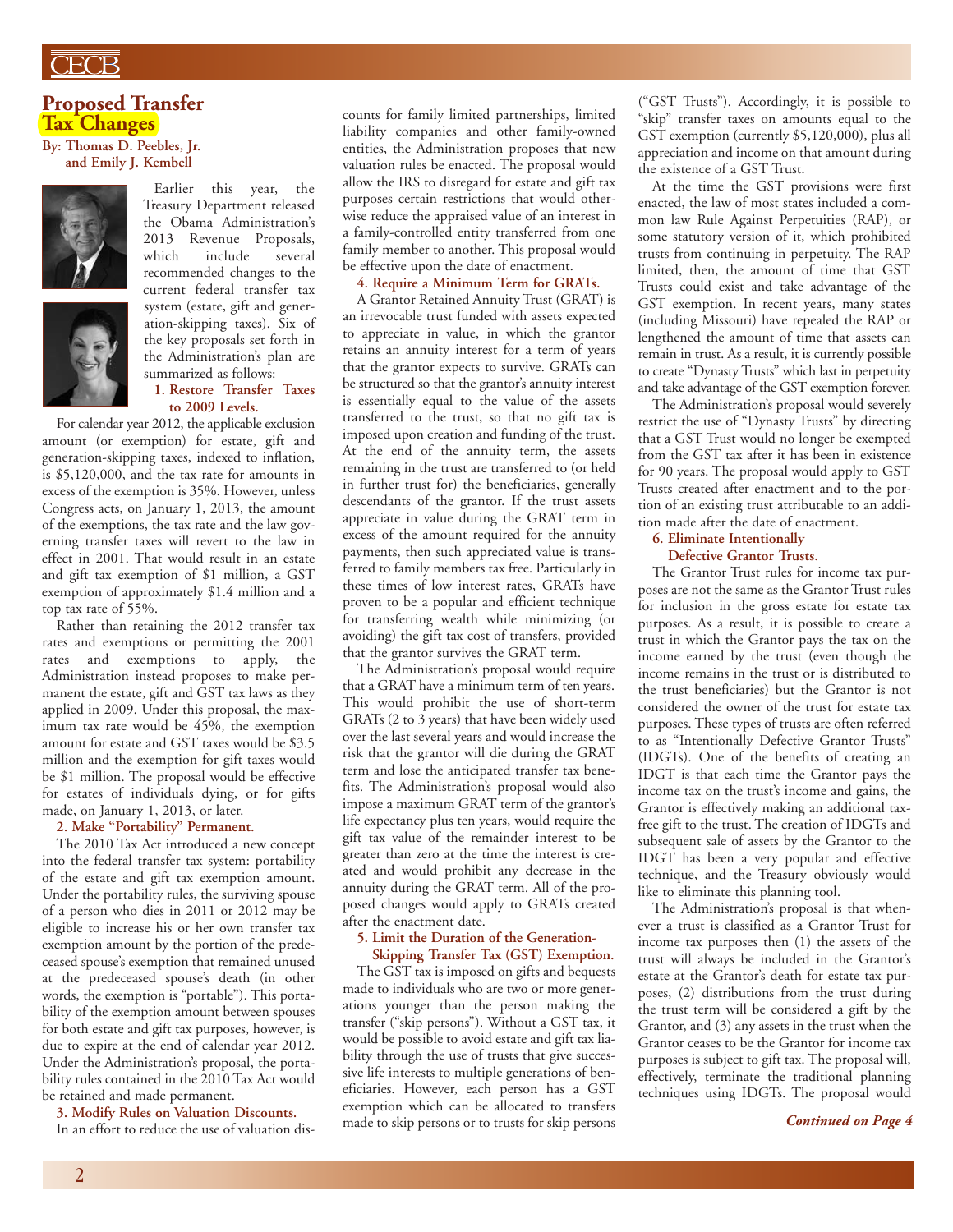#### ECB

#### **Best Lawyers in America and "Best Law Firms"**

CECB is pleased to announce that three of the firm's Shareholder, **Clifford S. Brown, Joseph "Chip" D. Sheppard, III, and Thomas D. Peebles, Jr.** were selected by their peers to be among the elite professionals for inclusion in the 2012 edition of *The Best Lawyers* in America. The firm also received a U.S. News – *Best Lawyers* "Best Law Firms" first-tier ranking. *Best Lawyers* is regarded by both the legal profession and the public as the definitive guide to legal excellence in the U.S. *Best Lawyers* is based on a rigorous national survey involving more than 3.1 million evaluations of lawyers by other lawyers. (Copyright 2011 by Woodward/White, Inc., of Aiken, S.C.).



Cliff Brown received the singular honor of being selected as Lawyer of the Year in the practice area of Trust and Estates in Springfield, MO and was also selected in the area of Litigation – Trusts and Estates.



Chip Sheppard was selected for inclusion in The Best Lawyers in America in the practice area of Litigation – Securities.



Tom Peebles selected for inclusion in The Best Lawyers in America in the practice area of Trusts and Estates.

#### **Be Careful Planning For Your IRA And Retirement Plan Beneficiaries**

#### **By: John M. Carnahan, III** A recent Private Letter Ruling

issued by the Internal Revenue Service in late 2011 (Letter Ruling 201208039) only serves as another example of the importance of planning

the beneficiaries designated on your IRA or Retirement Plan Beneficiary Designation form. First, one must remember that Private Letter Rulings are only binding between the government and the taxpayer who requested the Ruling and other taxpayers are not entitled to rely on it. However, Private Letter Rulings do serve as excellent examples of the IRS's current analysis and enforcement position on tax issues.

IRA accounts, whether Roth, traditional or non-deductible, all have similarities with qualified retirement plans (whether they be 401(k), profit sharing or ESOPs). All have what are known as "Designation of Beneficiary" Forms. These are very similar to the forms used for purposes of the "Designation of Beneficiary" on your life insurance policies. The forms speak in terms of the Primary Beneficiaries and then the Contingent Beneficiaries if for some reason the primary beneficiary or beneficiaries predecease the account holder. The forms usually allow you to designate multiple beneficiaries, for example, equally among your children or issue per stirpes or other variations thereof, or a portion to a spouse and a portion to children, or in some cases charitable beneficiaries (which is an excellent estate and income tax planning tool for some taxpayers). Also, most plan documents have default provisions to the participant's probate estate.

In the Private Letter Ruling under analysis, a decedent, let us call her Linda, died in 2010, and had already reached her "Required Beginning Date" defined in Section 401 of the Internal Revenue Code (which means Linda had attained the age that required her to begin taking distributions out of the plan) before her death. Linda was survived by four children and

she was the owner of an individual retirement account. The Designation of Beneficiary form she had filled out named her "estate" as the beneficiary of the IRA account balance; therefore, she had a probate estate. Linda had a Last Will and Testament that in our practice we would call a "Pour Over Will", meaning whatever assets went through probate were to be distributed or transferred to a trust. Linda had set up a Revocable Trust which divided her trust into two separate shares at death. One share was a Credit Shelter Trust and the other share a Survivors Trust. Her four children were the beneficiaries of both trusts. The Survivors Trust provided that after Linda's bills and expenses were paid, the trust would terminate and the assets in the trust were to be distributed equally among her four children.

The problem or the tax issue here is that the children were seeking to rollover their mother's IRA account balance (an "inherited" IRA), in a tax friendly manner, so that they would be allowed to take the benefits over their remaining life expectancy and not their mother's or a shorter period. Since Linda, their mother, had already started receiving benefits the children were permitted to continue using her life expectancy for determining the minimum distribution required each year. (Note, if Linda had not reached her Required Beginning Date and started taking distributions, the 5-year rule would have applied requiring the entire IRA account balance to be distributed within 5-years of Linda's death.) Let's assume the children were 25 years or younger. That makes a substantial difference in the amount of the required distributions each year, and one must remember that as a general rule, all distributions from a retirement plan or IRA are fully taxable at the time of receipt. Therefore, the shorter life expectancy of Linda accelerates the payment of the income tax. Restated, it is a time value of money calculation, which is one of the theories behind sound tax planning (i.e., normally delay the payment of the tax and leave the assets inside in a non-tax-

able format to grow and accumulate over an extended period of time). The longer the asset remains in a tax-deferred status, the more money that will accumulate even if you ultimately pay more taxes at the end when you receive the distribution.

The Internal Revenue Service also ruled that the beneficiaries (i.e., the children) *would* be allowed to divide their mother's IRA account into four separate shares, which permitted each child to make an individual decision as to how they wanted to *administer* and *invest* the funds, but subject to the ruling that the maximum period that the payments could be taken out must be calculated using their mother's life expectancy. However, by permitting the account to be segregated into four separate accounts, each child was allowed to transfer their share to their own investment advisor, and one child could take their share immediately and pay the tax up front, while the other three might take it out as slowly as permitted, which, once again, is over their mother's remaining life expectancy in the year of her death.

Unfortunately, with a little bit of planning, Linda could have divided her account into four separate shares for each of her children by making her children the primary beneficiaries on the Designation of Beneficiary form for the IRA rather than her estate. This would have solved all the issues here, i.e., each child would have been allowed to deal with their share the way they wanted, take it to their own investment advisor, and distribute it over their *own* life expectancy, a much longer life expectancy, not their mother Linda's shorter life expectancy.

There are numerous alternatives available in how you can use trusts and Designation of Beneficiary forms designating trusts for the benefit of your family, even if you are dealing with minor beneficiaries, for example grandchildren. It takes planning and drafting in order to complete the beneficiary forms in an appropriate manner. However, from a tax planning perspective this is usually money well spent.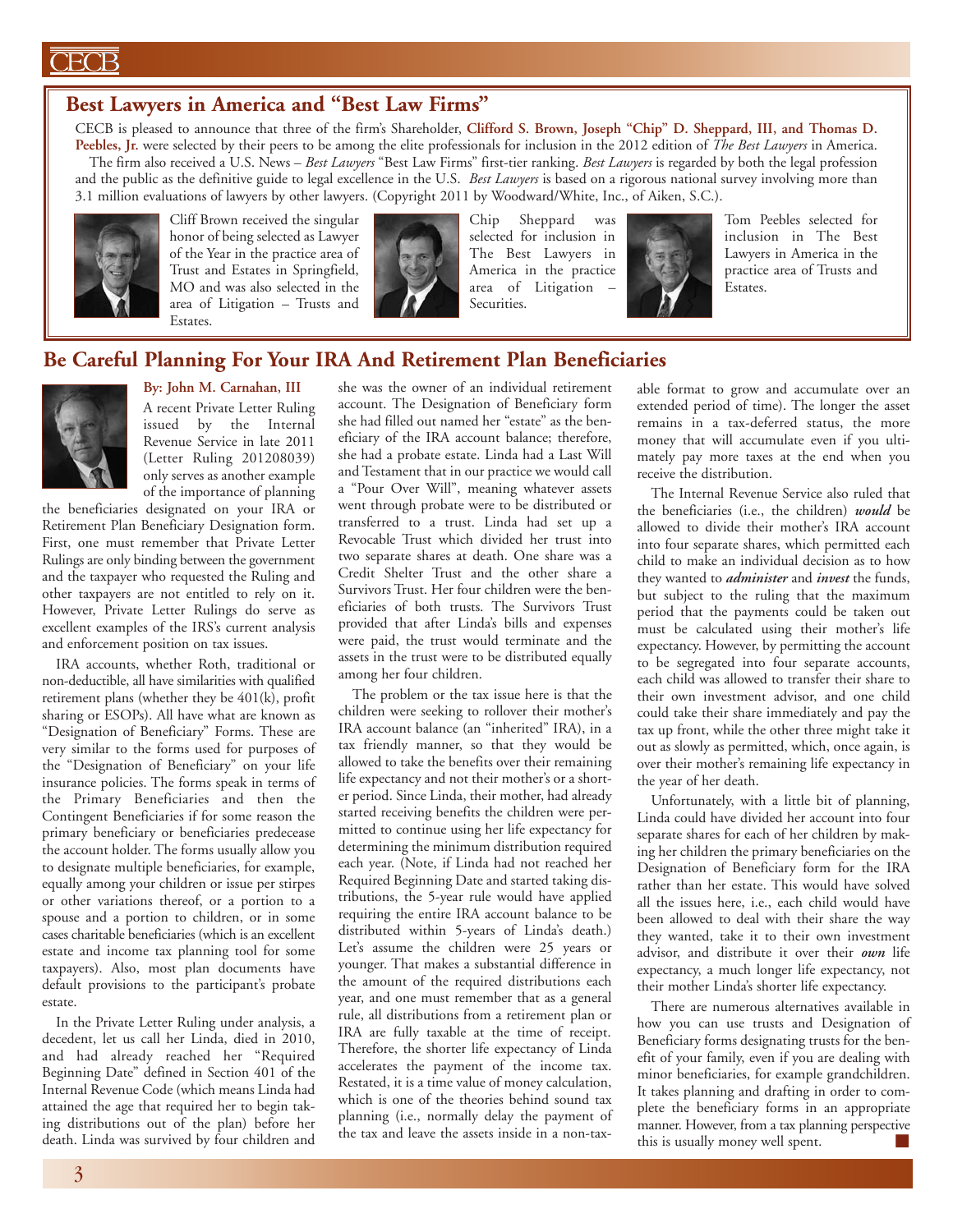# ECB

#### **New Law Governing Roof & Exterior Repair & Replacement**



#### **By: Rich Maltby**

Missouri's Merchandising Practices Act, which protects consumers, has recently expanded its reach with the enactment of a new statute, Mo. Rev. Stat. § 407.725,

governing contractors that "repair or replace roof systems, or perform any other exterior repair, replacement, construction, or reconstruction work on residential real estate." The new law applies to residential real estate defined as new or existing building constructed for one to four families, including detached garages, and creates the following rights and responsibilities involving owners and contractors:

- 1. A contractor is prohibited from advertising or promising to pay or rebate all or any portion of any insurance deductible as an inducement to the sale of goods or services.
- 2. An owner may cancel a written contract with a residential contractor to be paid under a property or casualty insurance policy prior to midnight on the fifth day after the owner receives written notice from the insurer that any part of a claim or contract is not covered by the insurance policy.
- 3. A residential contractor must furnish, in its contract, a notice substantially conforming to language in the statute regarding an owner's right to cancel the contract. (Please contact CECB or your attorney for more information about the notice that must be included.)
- 4. The contractor must attach a *"NOTICE OF CANCELLATION"* for the owner's use, which again must include certain statutory language and must be easily detachable for the owner. (Please again contact CECB or your attorney for additional information about the precise language that must be included in this notice.)
- 5. The contractor must return any deposits or payments if the contract is cancelled pursuant to the statute, unless the contractor has performed "any emergency services, acknowledged by the insured in writing to be necessary to prevent damage to the premises," in which case the contractor is entitled to payment for the reasonable value of such services. The contractor must tender the refund within ten days of proper cancellation by the owner less the value of any emergency services provided.
- 6. A contractor cannot "represent or negotiate…on behalf of an owner…on any insurance claim in connection with the repair or replacement of roof systems, or the performance of any other exterior repair, replacement, construction,

or reconstruction work."

7. A violation of Section 407.725 constitutes a violation of the Missouri Merchandising Practices Act, authorizing the owner's ability to recover, among other things, attorneys fees.

The new statute came into effect on August 28, 2011, and it remains to be seen how the statute will be interpreted by Missouri courts under various circumstances. For instance, while the statute clearly protects owners of residential real estate as defined by the statute, it also protects "possessors." It is not clear whether possessors encompasses tenants or any other specific parties or individuals who are not necessarily owners.

It is also not clear whether a residential contractor, in this instance, includes such parties as design professionals. The statute defines residential contractor as "a person or entity in the business of contracting or offering to contract with an owner or possessor of residential real estate to repair or replace roof systems or perform any other exterior repair, replacement, construction, or reconstruction work on residential real estate." The legislature did not address whether the preparation of design drawings and specifications or other services offered by a design professional include repair or replacement work as contemplated by the statute.

There are many other issues that will be left to future debate among owners, contractors, and perhaps insurance carriers, including: (1) whether there is any limitation on what is intended by "any other exterior" work, i.e., does it extend to windows, doors, masonry, siding, landscaping, drainage, lighting, concrete and earthwork?; (2) whether there is any criteria for determining what are "emergency services"; (3) whether an owner has the same ability to cancel an oral contract as it does a written contract; and (4) whether and to what extent the parties may, by contract, alter the rights and responsibilities otherwise enumerated in the statute.

If you are considering entering into a contract for repair or replacement concerning a residential structure or you are or contractor who performs insurance repair work, you will need to modify your forms, contracts, and practices in accordance with the new statutory requirements. If you have any questions, or would like to further discuss this matter, please contact me or another member of our litigation practice group. ■



#### *Proposed Transfer Tax Changes Continued from Page 5*

be effective with regard to trusts created on or after the date of enactment and to any portion of an existing trust attributable to a contribution made on or after the date of enactment.

#### **7. Summary.**

It is important to note that these are proposals only; the Administration's "wish list" for provisions impacting the estate, gift and GST tax law. Given the current political situation in Washington, D.C., the ability of the Administration to get all or any of these proposals enacted is questionable. Still is it useful to understand where Treasury wants to impact traditional estate and transfer tax planning. Clients considering one or more of these estate planning techniques may very well want to move forward now with their planning so as not to be restricted if any of these proposals are, in fact, enacted. Specifically, clients may wish to (1) take advantage of the current \$5,120,000 exemption for estate, gift and GST tax purposes; (2) proceed with the use of valuation discounts in making gifts of family controlled entities to family members; (3) create Dynasty Trusts utilizing the current GST exemption for trusts designed to continue in perpetuity; (4) create short-term GRATs before they are eliminated; and (5) create IDGT's now to take advantage of current law.

■ Please contact any member of the Estate Tax Planning Practice Group (Cliff Brown, Tom Peebles, Doug Lee, Jennifer Huckfeldt, Emily Kembell, John Carnahan or Bill Evans) with questions regarding these proposed changes in the law and/or the estate planning techniques which would be impacted by these proposed changes.

## **For Your Convenience…**

**Please feel free to utilize our wireless high-speed internet capabilities when visiting our Springfield office. Using your own personal laptop, you can connect to the internet in any of our conference rooms or in our reception area.**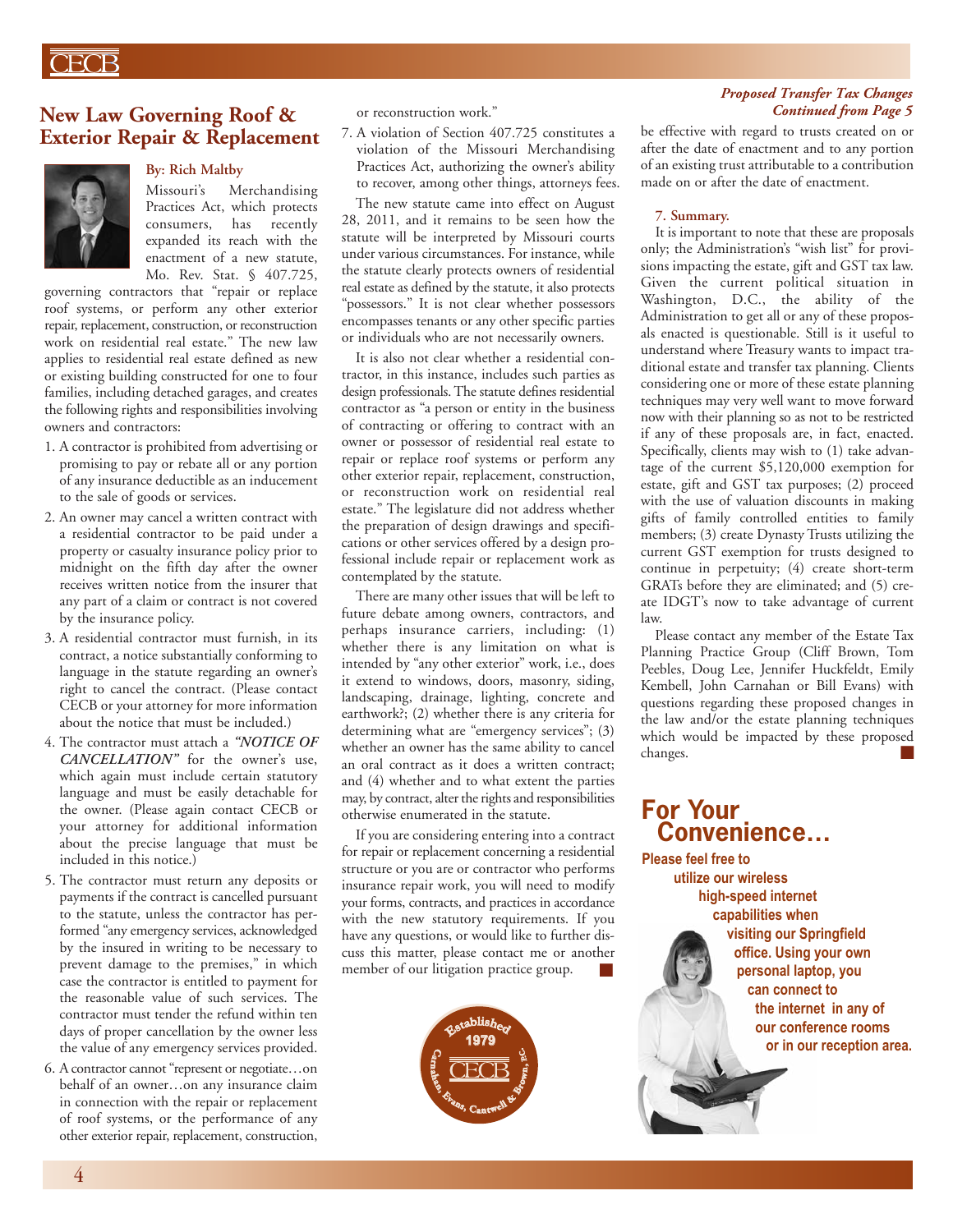### **CECB**

# **Client Corner**

# **The National Tiger Sanctuary**

#### *As told by Steve Wieczor to Frank C. Carnahan.*

A while after Steve retired, his wife, June Guido, suggested that he had sufficiently reorganized and improved their home life, and there were numerous worthy causes that would better benefit from application of his skills. Steve found that worthy cause in the National Tiger Sanctuary ("NTS") (www.nationaltigersanctuary.org/). It was interesting enough that June also volunteers. In addition to volunteering on site, Steve writes about NTS news and interesting things he learns about the cats in his email newsletter, "Tiger Tales" (subscription available at the web site), which includes great photos of the cats.

NTS does not train the animals nor do they make them do any tricks. The staff does not go in with the animals to avoid extra stress for the animal. NTS is not open every day so the animals can rest.They also have scheduled tours, so if they need to close because of a sick animal they can. Global Resources for Environmental Education and Nature, dba National Tiger Sanctuary is a Missouri non- profit corporation formed in 2000 to create a safe, stress free and protected environment for large cats. In spite of the name, NTS is also home to other large cats, including a lion, black leopard, and a mountain lion (aka cougar, puma, panther, and many other regional names). The sanctuary is located at 518 State Hwy BB, Chestnutridge/Saddlebrooke, MO 65630-3046., ¼ Mile West of Hwy 65 at State Highway BB, 10 Minutes North of Branson (Mile Marker 25.5). The facility was built and is supported solely with private funds provided from individuals and membership support. NTS also offers the opportunity for interns from all over the world to come and study under NTS. Many Interns have returned time and time again to volunteer with NTS throughout the years.

NTS is inspected annually by the United States Department of Agriculture (USDA), and the Missouri Department of Conservation (MDC), to ensure its ability to house tigers and other big cats safely for neighbors, visitors and staff. The habitat fencing is 16 foot and flexible so that animals cannot grab on to it to climb, and a loose wire will not break under intense pressure like a rigid wire would.

Large cats come to NTS for a variety of reasons. Some private owners find the large cats who find out too late that these animals can grow up to be more than they bargained for. Or their owners die leaving no one to care for the large cats. Others cats come from respectable zoos that are readjusting their populations to make room for a Species Survival Program.

The large cats eat once a day around 3:30 pm, and only eat raw-meat, chicken, pork, beef, and lately, deer, bones and all. NTS only feeds food approved for human consumption–no processed food or road kill. They love big bones and can crunch them for minutes. If NTS has feeding tours during the day they each typically get an extra two pieces of chicken. Animals are separated when feeding so they do not feel pressured to eat faster and become stressed. Tigers eat about 18 pounds of meat a day, and the Mountain Lion and the Black Leopard are eating about 10 pounds a day. Banshee, the mountain lion, prefers bone-in chicken as she just loves the crunchy sound it makes as she chews, which is usually only twice before she gulps it down. "Chef Stephan" and other volunteers cut the meat up for a few of the animals into pieces as large as your fist. Anything the cats are feed has to fit through a 4" square opening in the fence. NTS freezes the deer hides and gives it to the cats in long strips, which they chew and it cleans their teeth.

Leopards have only two natural enemies in the wild, Lions and Tigers. The scents and sounds must have given Midnight, a black leopard, some high anxiety when she arrived, but that she is quite at home now, stress

*We occasionally share (with permission) something we think readers will find interesting about one of our client's life or hobbies etc. in our newsletter.*

> free and loves to see people. All Leopards have spots, even Midnight. Midnight's spots are just black on black, and go from her head down her back to her long, long tail. Leopards use the mass of that long tail when pursuing prey and need to turn on a dime. The tail turns first and gives its weight and inertia serve to pull the cat's back end around almost instantly. Like from lions and tigers, leopard routinely carry prey weighing hundreds of pounds up trees to secure their meal from predators.

> "Flehming" is a behavior common to all large cats, where the cats draw back their lips in a manner that makes them appear to be "grimacing" or "smirking". Large cats flehm when examining scents left by other animals of the same species or prey, to expose the vomeronasal organ and draw scent molecules back toward it. This helps them to detect scents of other members of their species or clues to the presence of prey, e.g., urine. There is a difference in Lions and Tigers when they flehm.

> The cats play with bowling balls, which they chew on and eventually break, and the tigers can "palm" the bowling balls with their opposable thumbs, picking them up with a single paw.

> Time Magazine has a recent on-line item on why tigers are not good pets, and features NTS founders Keith and Judy, Paul roaring, and some nice footage of loveable TJ, one four NTS white tigers, at www.time.com/time/video/player/0,32068,1305136850001\_2101260,0 0.html.

> Steve works most days NTS is open, so drop in for a Tour at 10am, 1pm, and 3pm, Wednesday – Sunday. Pets are allowed on a leash. ■



# *Firm News*

The Firm is pleased to announce that **Emily J. Kembell** has been elected to serve on the Board for the Foundation for the Springfield Public Schools. Since its inception in 1990, The Foundation has raised more than \$12 million to support the Springfield Public Schools.

Emily is a Shareholder in the Estate Planning practice group at CECB. She concentrates her practice in the areas of Estate Planning and Administration; Estate, Gift and Income Taxation; and Probate.



CECB is pleased to report that **Joseph D. "Chip" Sheppard, III** is the 2012 President Elect of the Springfield Metropolitan Bar Association. Chip will begin serving as President in 2013.

Chip is a Shareholder in the Litigation/Dispute Resolution and Transactional groups at CECB and concentrates his practice in the areas of business, real estate, securities and intellectual property dispute resolution and transactions.



The Firm is excited to report that **Rich Maltby** recently served as a featured speaker at the American Conference Institute Construction Litigation Conference in Orlando. Mr. Maltby addressed an audience consisting of in-house counsel and executives at top construction-industry firms, risk managers, and litigators throughout the country concerning the resolution of construction defect claims on both residential and commercial projects.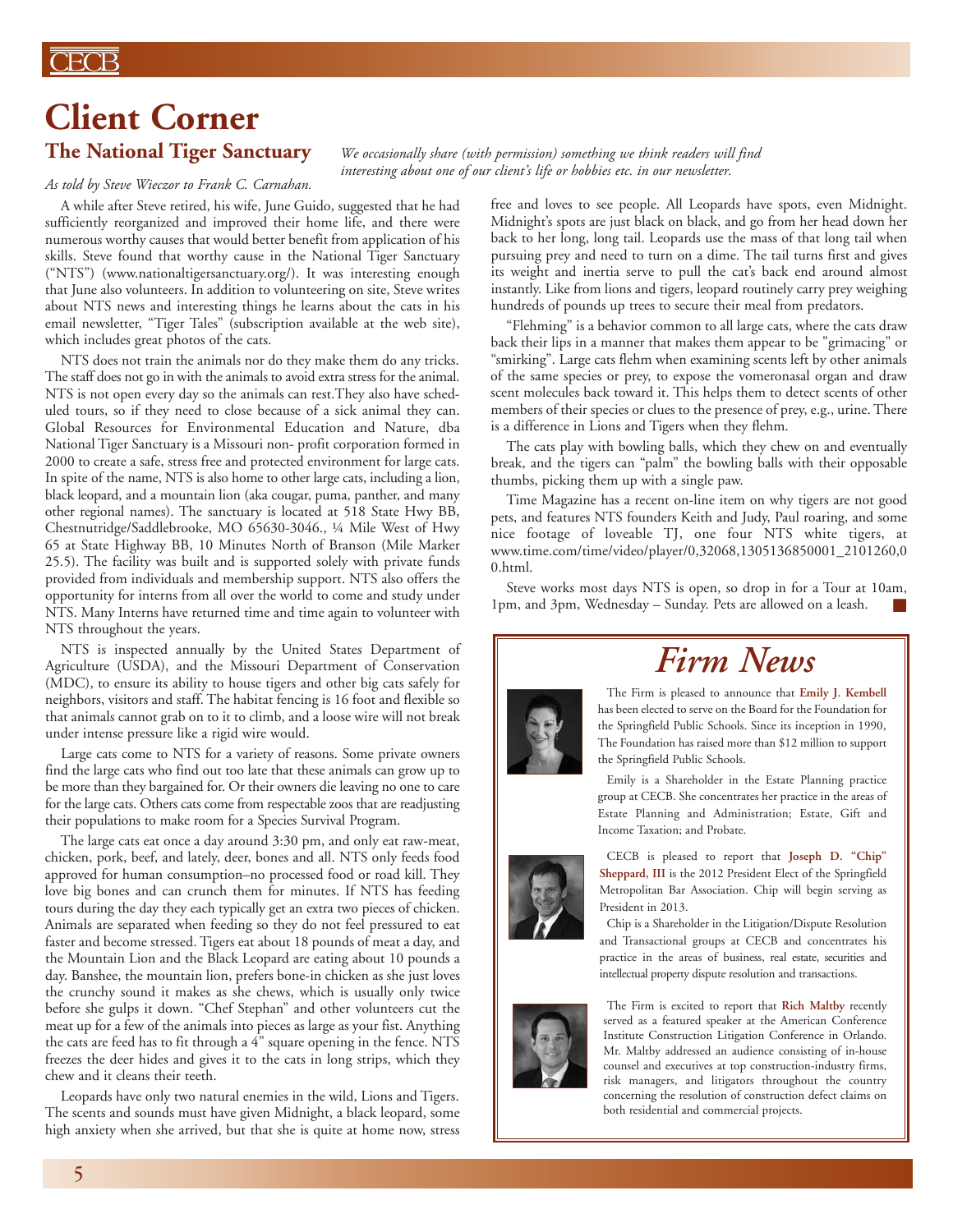#### **6 CECB Attorneys Selected for Inclusion on the 2011 Missouri-Kansas Super Lawyers® List**

Each year, *Law & Politics Magazine* invites lawyers in each state to nominate top Missouri and Kansas lawyers, they've personally observed in action. Research is then conducted on each candidate dividing them into practice areas. A panel of preeminent peers in each practice area then evaluates each candidate. From the original pool of candidates, only 5 percent of Missouri and Kansas attorneys are selected for inclusion in Super Lawyers. Meet the six CECB Attorneys that were included in the list.



**John M. Carnahan III** is a shareholder in the Transactional and Estate Planning Practice Groups of Carnahan, Evans, Cantwell & Brown, P.C. He concentrates his practice in the areas of tax planning, corporate transactions, estate planning, and business succession planning for family-owned businesses.

Mr. Carnahan has been awarded an AV Rating by Martindale-Hubbell. Mr. Carnahan has served as

author and editor for the Missouri Law Review, The Journal of S Corporations and The Tax Lawyer.

Mr. Carnahan is also a member of the Springfield Metropolitan and American (Member, Sections on: Taxation, Business Law, and Real Property, Probate and Trust Law) Bar Associations, as well as The Missouri Bar (Chairman, Taxation Committee, 1984-1985). He is a Fellow of the American College of Tax Counsel, the American Bar Foundation, the Missouri Bar Foundation, and has been active in Bar Association activities involving continuing legal education. He served as a member of the Board of Curators of the University of Missouri System from 2005 - 2011. Mr. Carnahan has been included on the Missouri Kansas "Super Lawyers" list published by *Law and Politics* magazine since 2006.



**Clifford S. Brown** is a member of the Estate Planning Practice Group of Carnahan, Evans, Cantwell & Brown, P.C. He concentrates his practice in the areas of estate planning, probate, and trust litigation, and related tax matters.

Mr. Brown earned his B.S., with honors, in Political Science and his J.D. from the University of Missouri - Columbia School of Law in 1965 and 1968, respectively. He has served as an educator and

speaker on behalf of the Supreme Court of the State of Missouri, the Missouri Bar Association, the University of Missouri - Columbia School of Law, and other organizations in providing continuing legal education to members of the legal profession.

Mr. Brown is listed in Who's Who in American Law, as well as The Best Lawyers in America.. Mr. Brown served as the 84th President of the Springfield Metropolitan Bar Association in 2006. In September 2003, he was appointed to the Board of Law Examiners by the Supreme Court. In 1991, Mr. Brown was elected as a Fellow of the American College of Trust and Estate Counsel. Mr. Brown's community involvement includes serving on the Board of Directors of the Burrell Center and the Community Foundation of the Ozarks. Mr. Brown has also been selected to the Missouri Kansas "*Super Lawyers*" list since 2005.



**William E. Evans** is a shareholder in the Transactional Practice Group of Carnahan, Evans, Cantwell & Brown, P.C. He concentrates his practice in the areas of taxation, corporations, real estate, business, and employer/employee law. He has been awarded an AV Rating by Martindale-Hubbell *[highest rating possible].*

Mr. Evans has significant experience in mergers and acquisitions, tax free like-kind exchanges of real

estate, and the formation and planning of limited partnerships, limited liability companies, and corporations.

From July of 2003 to July of 2006, Mr. Evans was Legal Advisor to the International Brotherhood of Magicians, a not-for-profit organization consisting of over 12,000 amateur and professional magicians worldwide. Mr. Evans currently is a Member of the Board of Trustees and Chairman of the Grievance Committee.

Mr. Evans is a fellow in the American College of Tax Counsel, an elite group of only 700 tax lawyers in private practice, in law school teaching positions and in government, who are recognized for their excellence in tax practice and for their substantial contributions and commitment to the profession. Mr. Evans has been included on the Missouri Kansas "*Super Lawyers*" list in 2006, 2010 and 2011.



**Joseph D. "Chip" Sheppard, III** is a shareholder and Chairman of the Litigation/Dispute Resolution Practice Group of Carnahan, Evans, Cantwell & Brown, P.C. He concentrates his practice in the areas of real estate, business, securities and intellectual property litigation, dispute resolution and transactions. A substantial portion of Mr. Sheppard's practice includes securities and other fraud and fiduciary duty related claims, both as an arbitrator and as counsel for the

parties. Mr. Sheppard has tried a combined total of more than 50 arbitrations, state and federal trials, both jury and non-jury, in his areas of concentration. Other areas of concentration are various business transactions, acquisitions, real estate development and related litigation and probate litigation.

He is a board member of the Springfield Metropolitan Bar Association, Chairman of the Non-Partisan Court Plan Committee, member of the American Bar Association, the Missouri Bar, the Public Investors Arbitration Bar Association. In 2005 he was elected as a Fellow of the American Bar Association, an honor bestowed upon less than .5 percent of the Bar and was selected in 2005 and 2006 and again in 2010, to the "*Super Lawyers*" list. In 2008, he Co-Chaired the Greene Countians for Fair and Impartial Judges Committee which was responsible for bringing the Missouri Court Plan to Greene County, was a finalist for Missouri Lawyer of the Year and received the Missouri Bar Association and Springfield Metropolitan Bar Association President's Awards in recognition of extraordinary service to those Associations and the legal profession. Finally, he has been named to the "Best Lawyers in America" list by the publication of the same name.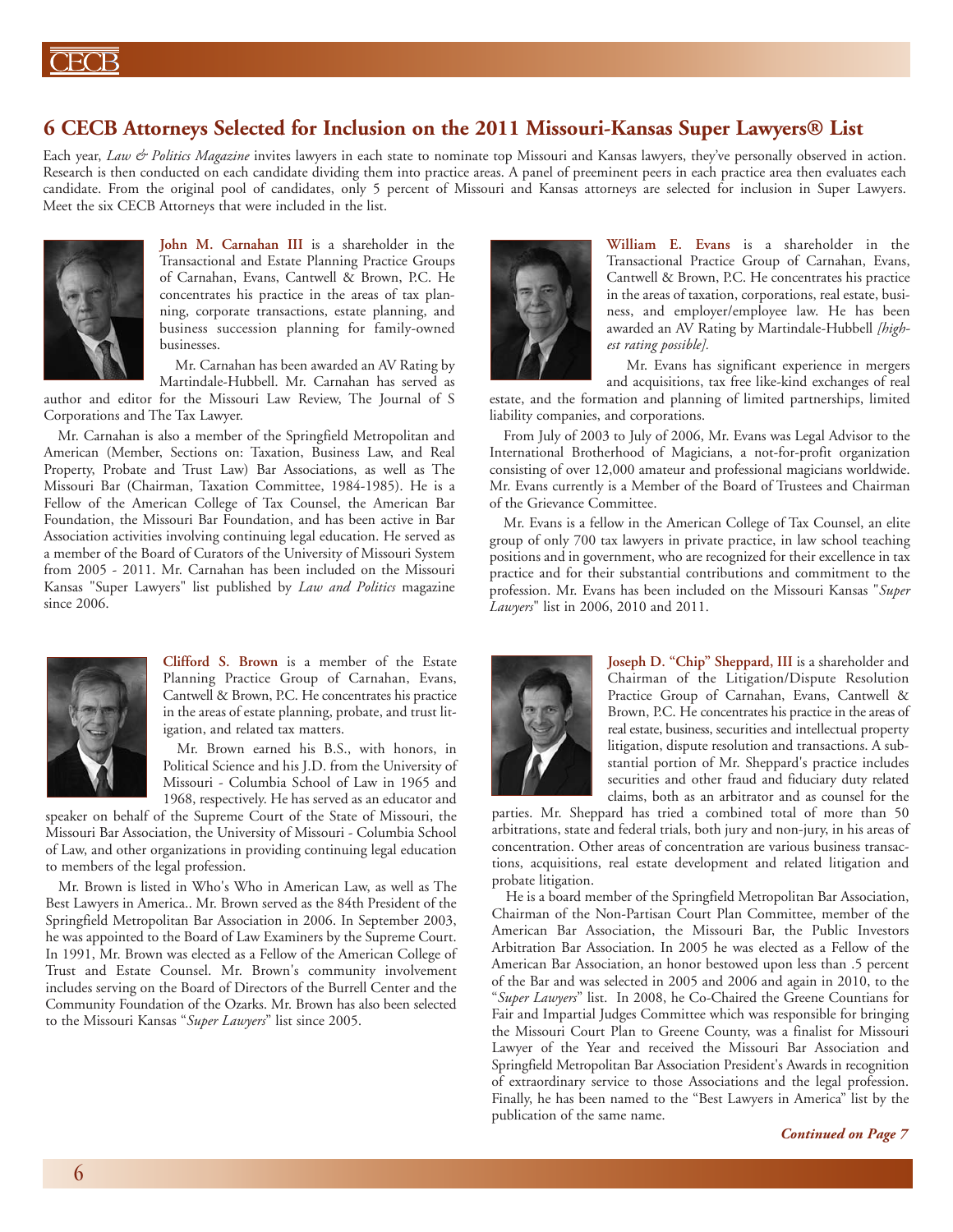ECB

#### *Missouri-Kansas Super Lawyers - Continued from Page 6*



**Thomas D. Peebles, Jr** is a shareholder and member of the Estate Planning Practice Group of Carnahan, Evans, Cantwell & Brown, P.C. Mr. Peebles has concentrated his practice in estate planning and estate and trust administration matters since 1980.

Mr. Peebles has significant experience in the preparation of basic and sophisticated estate planning documents, and in wealth transfer planning

for high net worth clients, closely held business owners and their families. He has been awarded an AV Rating from Martindale-Hubbell in recognition of his preeminent work in assisting his clients in achieving their estate planning goals and objectives. In 2004, Mr. Peebles was elected a Fellow of The American College of Trust and Estate Counsel in recognition of distinguished service in the practice of estate planning, probate and trust law.

Mr. Peebles was honored in 2010 and 2011 by being named to the "Best Lawyers in America" list and has also been named on multiple occasions to the Missouri-Kansas "*Super Lawyers*" list In 2007, Mr. Peebles was elected by his peers as a Fellow in the American Bar Foundation. Membership as a Fellow in the American Bar Foundation is limited to one-third of one percent of the lawyers in America and is in recognition of a lawyer whose professional, public and private career has demonstrated outstanding dedication to the welfare of the

community and to the traditions of the profession.

Mr. Peebles has, over the years, devoted a substantial amount of his time towards civic and charitable activities including the Community Foundation of the Ozarks, the Foundation for the Springfield Public Schools and the Springfield-Greene County Library Foundation.

Mr. Peebles was recognized as one of ten "Volunteers of the Year" as part of the 2004 Gift of Time Awards sponsored by the Council of Churches of the Ozarks.



**John E. Price** is a shareholder in the Litigation Practice Group of Carnahan, Evans, Cantwell & Brown, P.C., concentrating in civil and business litigation, environmental law, corporate and real estate law and appellate practice. Mr. Price has wide experience in environmental law over the last 30 years. He has handled litigation under the Clean Air Act, Clean Water Act, Superfund and toxic torts. He regularly advises clients on environ-

mental regulation, permitting and real estate transactions.

Mr. Price also has much experience with large, complex real estate and business transactions, and with commercial litigation involving leases, contracts and insurance disputes. He has argued over 75 appeals in federal and state appellate courts.

Mr. Price received his B.A. from the University of Northern Iowa, with honors, in 1975 and his J.D. cum laude, in 1979 from the University of Missouri at Columbia (Member Order of the Coif; Note and Comment Editor, Missouri Law Review). Mr. Price has been selected for inclusion on the Missouri Kansas "*SuperLawyers*" list since 2007 and has an AV Rating by Martindale-Hubbell. ■

#### **Missouri Department of Revenue Asserts LLC Members are Liable for Unpaid Entity Level Tax**



#### **By Frank C. Carnahan**

Limited liability company ("LLC") members are generally NOT liable for LLC obligations and liabilities unless they guaranty them or there is another provision, as set out in R.S.Mo. §347.057:

A person who is a member, manager, or both of a limited liability company is not liable, solely by reason of being a member or manager, or both, under a judgment, decree, or order of court, or in any other manner, for a debt, obligation or liability of the limited liability company, whether arising in contract, tort of otherwise or for the acts or omissions of any other member, manager, agent or employee of the limited liability company.

The IRS respects this liability limitation. Members are not personally liability for unpaid withholding tax unless they are determined to be a "responsible person" under Internal Revenue Code §6672, with a duty to collect and pay over taxes, and who "willfully" fail to do so. Missouri has similar statutory responsible person liability for sales and withholding tax, but not for unemployment contributions.

The Missouri Department of Revenue ("DOR") and Missouri Division of Employment Security ("Division") position is that members of LLCs taxed as partnerships are personally/individually liable for unpaid LLC taxes, i.e., DOR withholding and sales tax, and Division unemployment contributions, without resorting to responsible person personal liability. DOR's and the Divisions positions are that limited liability is trumped by R.S.Mo. § 347.187:

1. A limited liability company created pursuant to sections 347.010 to 347.187 or entering the state pursuant to sections 347.010 to 347.187 and its authorized persons, or their equivalent, shall have the duty to withhold and pay such taxes as are imposed by the laws of this state or any political subdivision thereof on a basis consistent with such limited liability company's classification pursuant to Section 7701 of the Internal Revenue Code of 1986, as amended.

2. Solely for the purposes of chapter 143, R.S.Mo., chapter 144, RSMo, and chapter 288, RSMo, a limited liability company and its members shall be classified and treated on a basis consistent with the limited liability company's classification for federal income tax purposes.

Thus, if an LLC is taxed as a partnership (versus taxed as a corporation) LLC members are treated as general partners liable for tax owed by the LLC itself. DOR appears to accept that an LLC member treated as a limited partner (versus general partner) is not liable. Limited partnership general partners manage and control the limited partnership business and affairs, and limited partners do not have that authority, so cannot make sure the taxes are paid. All members in a member managed LLC can act for the LLC, similar to general partners, but non-manager members in a manager managed LLC are without authority, similar to a limited partner. Management authority is set out in the Articles of Organization as "member managed" or "manager managed". The extent and limits on manager authority is further set out in the LLC Operating Agreement. Also, there are two checkboxes on the LLC form K-1 sent to members each year with the LLC filing the form 1065, marked that the member is either a "general partner – LLC member" or "limited partner – LLC member".